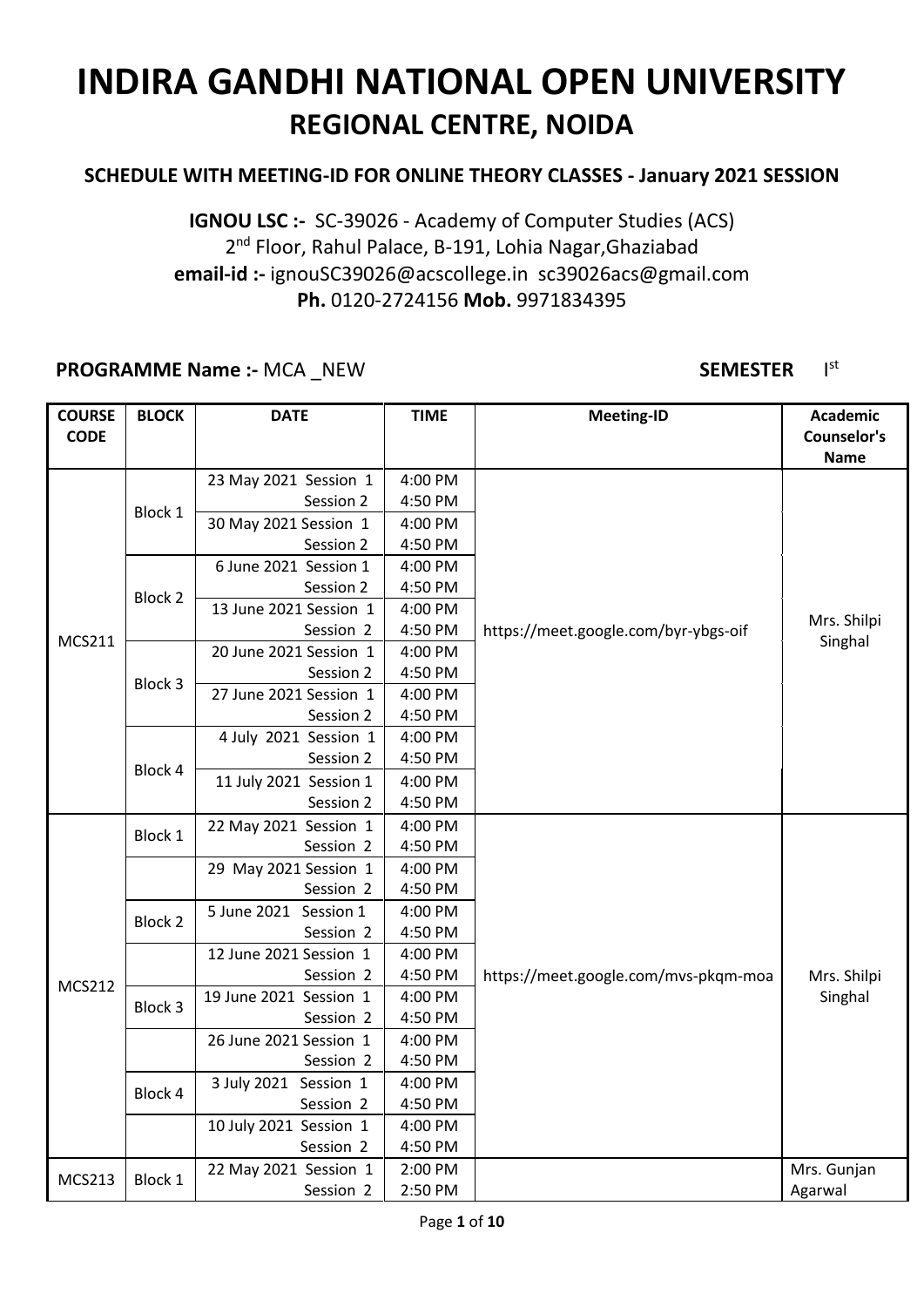|               |         | 29 May 2021 Session 1  | 2:00 PM  |                                      |             |
|---------------|---------|------------------------|----------|--------------------------------------|-------------|
|               |         | Session 2              | 2:50 PM  |                                      |             |
|               |         | 5 June 2021 Session 1  | 2:00 PM  |                                      |             |
|               | Block 2 | Session 2              | 2:50 PM  |                                      |             |
|               |         | 12 June 2021 Session 1 | 2:00 PM  |                                      |             |
|               |         | Session 2              | 2:50 PM  | https://meet.google.com/szx-qiaj-faf |             |
|               |         | 19 June 2021 Session 1 | 2:00 PM  |                                      |             |
|               | Block 3 | Session 2              | 2:50 PM  |                                      |             |
|               |         | 26 June 2021 Session 1 | 2:00 PM  |                                      |             |
|               |         | Session 2              | 2:50 PM  |                                      |             |
|               |         | 3 July 2021 Session 1  | 2:00 PM  |                                      |             |
|               | Block 4 | Session 2              | 2:50 PM  |                                      |             |
|               |         | 10 July 2021 Session 1 | 2:00 PM  |                                      |             |
|               |         | Session 2              | 2:50 PM  |                                      |             |
|               |         | 4 July 2021 Session 1  | 10:00 AM |                                      |             |
|               | Block 1 | Session 2              | 10:50 AM |                                      |             |
|               |         | 11 July 2021 Session 1 | 10:00 AM |                                      |             |
| <b>MCS214</b> |         | Session 2              | 10:50 AM | https://meet.google.com/qdt-gskb-iju | Mrs. Monika |
|               | Block 2 | 18 July 2021 Session 1 | 10:00 AM |                                      |             |
|               |         | Session 2              | 10:50 AM |                                      |             |
|               |         | 25 July 2021 Session 1 | 10:00 AM |                                      |             |
|               |         | Session 2              | 10:50 AM |                                      |             |
|               |         | 6 June 2021 Session 1  | 12:00 PM |                                      |             |
|               | Block 1 | Session 2              | 12:50 PM |                                      |             |
|               |         | 13 June 2021 Session 1 | 12:00 PM |                                      |             |
| <b>MCS215</b> |         | Session 2              | 12:50 PM | https://meet.google.com/iwz-dsgs-pzg | Mrs. Gunjan |
|               |         | 20 June 2021 Session 1 | 12:00 PM |                                      | Agarwal     |
|               | Block 2 | Session 2              | 12:50 PM |                                      |             |
|               |         | 27 June 2021 Session 1 | 12:00 PM |                                      |             |
|               |         | Session 2              | 12:50 PM |                                      |             |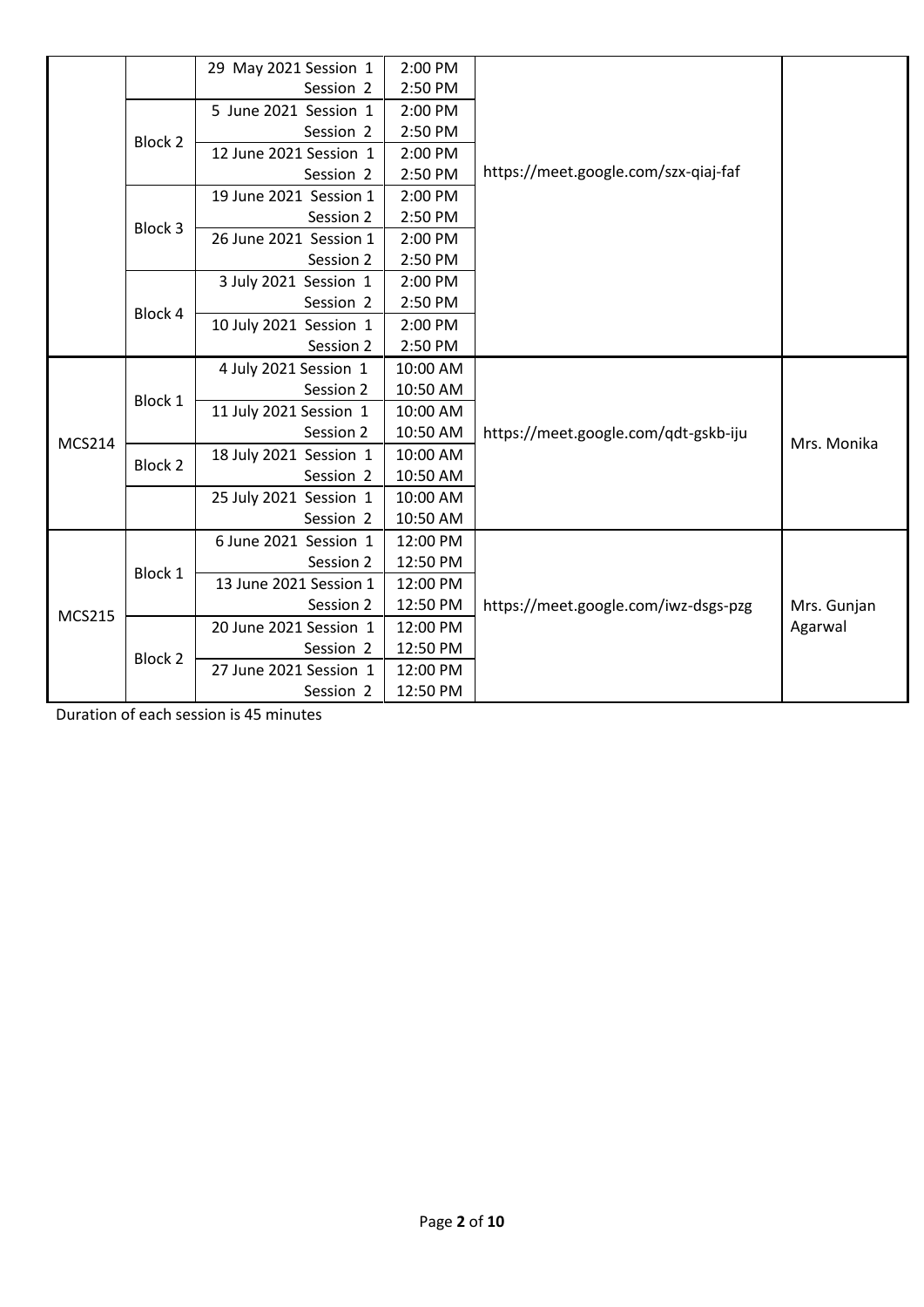#### **SCHEDULE WITH MEETING-ID FOR ONLINE THEORY CLASSES - January 2021 SESSION**

### **IGNOU LSC :-** SC-39026 - Academy of Computer Studies (ACS) 2<sup>nd</sup> Floor, Rahul Palace, B-191, Lohia Nagar, Ghaziabad **email-id :-** ignouSC39026@acscollege.in sc39026acs@gmail.com **Ph.** 0120-2724156 **Mob.** 9971834395

#### **PROGRAMME Name :- MCA SEMESTER** III<sup>rd</sup>

| <b>COURSE</b> | <b>BLOCK</b>       | <b>DATE</b>             | <b>TIME</b> | <b>Meeting-ID</b>                    | Name of        |
|---------------|--------------------|-------------------------|-------------|--------------------------------------|----------------|
| <b>CODE</b>   |                    |                         |             |                                      | <b>Faculty</b> |
|               |                    |                         |             |                                      |                |
|               |                    | 22 May 2021 Session 1   | 10:00 AM    |                                      |                |
|               | Block 1            | Session 2               | 10:50 AM    |                                      |                |
|               |                    | 29 May 2021 Session 1   | 10:00 AM    |                                      |                |
|               |                    | Session 2               | 10:50 AM    |                                      |                |
|               |                    | 5 June 2021 Session 1   | 10:00 AM    |                                      |                |
|               | Block <sub>2</sub> | Session 2               | 10:50 AM    |                                      |                |
|               |                    | 12 June 2021 Session 1  | 10:00 AM    |                                      | Mrs. Shilpi    |
| <b>MCS031</b> |                    | Session 2               | 10:50 AM    | https://meet.google.com/cyo-ogto-ejv | Singhal        |
|               |                    | 19 June 2021 Session 1  | 10:00 AM    |                                      |                |
|               | Block 3            | Session 2               | 10:50 AM    |                                      |                |
|               |                    | 26 June 2021 Session 1  | 10:00 AM    |                                      |                |
|               |                    | Session 2               | 10:50 PM    |                                      |                |
|               | Block 4            | 3 July 2021 Session 1   | 10:00 AM    |                                      |                |
|               |                    | Session 2               | 10:50 AM    |                                      |                |
|               |                    | 10 July 2021 Session 1  | 10:00 AM    |                                      |                |
|               |                    | Session 2               | 10:50 AM    |                                      |                |
|               | Block 1            | 23 May 2021 Session 1   | 10:00 AM    |                                      |                |
|               |                    | Session 2               | 10:50 AM    |                                      |                |
|               |                    | 30 May 2021 Session 1   | 10:00 AM    |                                      |                |
|               |                    | Session 2               | 10:50 AM    |                                      |                |
|               |                    | 6 June 2021 Session 1   | 10:00 AM    |                                      |                |
| <b>MCS032</b> | Block 2            | Session 2               | 10:50 AM    | https://meet.google.com/zqw-oezk-oyg | Mrs. Shilpi    |
|               |                    | 13 June. 2021 Session 1 | 10:00 AM    |                                      | Singhal        |
|               |                    | Session 2               | 10:50 AM    |                                      |                |
|               | Block 3            | 20 June. 2021 Session 1 | 10:00 AM    |                                      |                |
|               |                    | Session 2               | 10:50 AM    |                                      |                |
|               |                    | 27 June. 2021 Session 1 | 10:00 AM    |                                      |                |
|               | Block-4            | Session 2               | 10:50 AM    |                                      |                |
|               |                    | 4 July 2021 Session 1   | 10:00 AM    |                                      | Mrs. Shilpi    |
| <b>MCS033</b> | Block 1            | Session 2               | 10:50 AM    | https://meet.google.com/hvp-pkmj-nfe | Singhal        |
|               |                    | 11 July 2021 Session 1  | 10:00 AM    |                                      |                |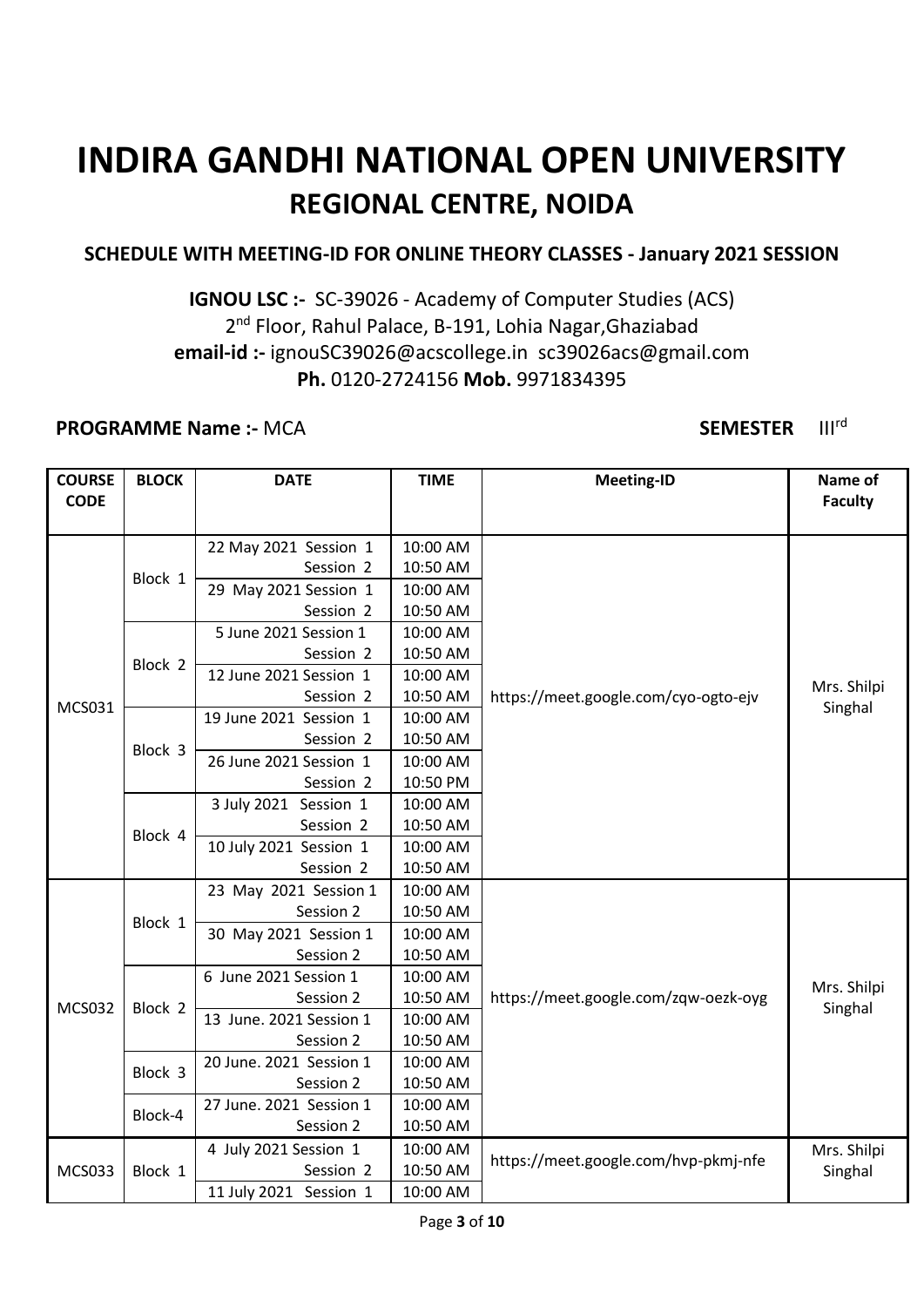|               |         | Session 2              | 10:50 AM |                                      |            |
|---------------|---------|------------------------|----------|--------------------------------------|------------|
|               |         | 18 July 2021 Session 1 | 10:00 AM |                                      |            |
|               | Block 2 | Session 2              | 10:50 AM |                                      |            |
|               |         | 25 July 2021 Session 1 | 10:00 AM |                                      |            |
|               |         | Session 2              | 10:50 AM |                                      |            |
|               |         | 23 May 2021 Session 1  | 12:00 PM |                                      |            |
|               | Block-1 | Session 2              | 12:50 PM |                                      |            |
|               |         | 30 May 2021 Session 1  | 12:00 PM |                                      |            |
|               |         | Session 2              | 12:50 PM |                                      |            |
|               |         | 6 June 2021 Session 1  | 12:00 PM |                                      |            |
| <b>MCS034</b> |         | Session 2              | 12:50 PM | https://meet.google.com/xcz-rpny-kwz | Mr. R. N.  |
|               | Block-2 | 13 June 2021 Session 1 | 12:00 PM |                                      | Srivastava |
|               |         | Session 2              | 12:50 PM |                                      |            |
|               | Block-3 | 20 June 2021 Session 1 | 12:00 PM |                                      |            |
|               |         | Session 2              | 12:50 PM |                                      |            |
|               |         | 27 June 2021 Session 1 | 12:00 PM |                                      |            |
|               |         | Session 2              | 12:50 PM |                                      |            |
| <b>MCS035</b> |         | 3 July 2021 Session 1  | 12:00 PM |                                      |            |
|               | Block-1 | Session 2              | 12:50 PM | https://meet.google.com/zby-aaiq-txx |            |
|               |         | 4 July 2021 Session 1  | 12:00 PM | https://meet.google.com/gqw-whvs-vud |            |
|               |         | Session 2              | 12:50 PM |                                      |            |
|               |         | 10 July 2021 Session 1 | 12:00 PM | https://meet.google.com/zby-aaiq-txx |            |
|               | Block-2 | Session 2              | 12:50 PM |                                      | Mr. Sripal |
|               |         | 11 July 2021 Session 1 | 12:00 PM | https://meet.google.com/gqw-whvs-vud | Srivastava |
|               |         | Session 2              | 12:50 PM |                                      |            |
|               |         | 17 July 2021 Session 1 | 12:00 PM | https://meet.google.com/zby-aaiq-txx |            |
|               | Block-3 | Session 2              | 12:50 PM |                                      |            |
|               |         | 18 July 2021 Session 1 | 12:00 PM | https://meet.google.com/gqw-whvs-vud |            |
|               |         | Session 2              | 12:50 PM |                                      |            |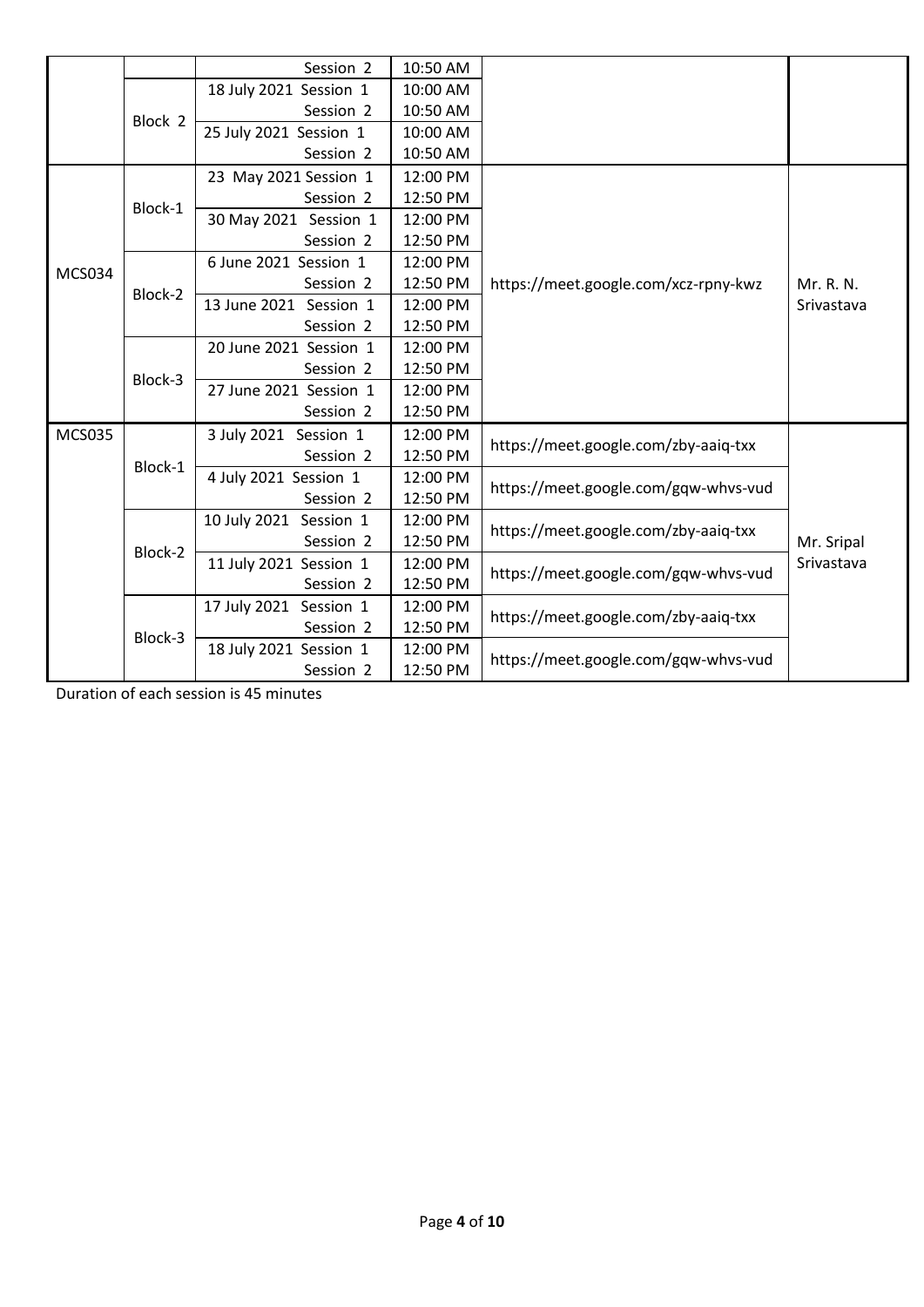#### **SCHEDULE WITH MEETING-ID FOR ONLINE THEORY CLASSES - January 2021 SESSION**

### **IGNOU LSC :-** SC-39026 - Academy of Computer Studies (ACS) 2<sup>nd</sup> Floor, Rahul Palace, B-191, Lohia Nagar, Ghaziabad **email-id :-** ignouSC39026@acscollege.in sc39026acs@gmail.com **Ph.** 0120-2724156 **Mob.** 9971834395

#### **PROGRAMME Name :- PGDCA\_NEW <b>SEMESTER** SEMESTER

#### st

| <b>COURSE</b><br><b>CODE</b> | <b>BLOCK</b> | <b>DATE</b>              | <b>TIME</b> | <b>Meeting-ID</b>                    | <b>Academic</b><br>Counselor's |
|------------------------------|--------------|--------------------------|-------------|--------------------------------------|--------------------------------|
|                              |              |                          |             |                                      | <b>Name</b>                    |
|                              |              | 22 May 2021 Session 1    | 10:00 AM    |                                      |                                |
|                              | Block 1      | Session 2                | 10:50 AM    |                                      |                                |
|                              |              | 29 May 2021 Session1     | 10:00 AM    |                                      |                                |
|                              |              | Session 2                | 10:50 AM    |                                      |                                |
|                              |              | 5 June 2021 Session 1    | 10:00 AM    |                                      |                                |
|                              | Block 2      | Session 2                | 10:50 AM    |                                      |                                |
|                              |              | 12 June 2021 Session 1   | 10:00 AM    |                                      |                                |
| <b>MCS201</b>                |              | Session 2                | 10:50 AM    | https://meet.google.com/zuf-jrsq-drf | Mrs. Monika                    |
|                              | Block 3      | 19 June 2021 Session 1   | 10:00 AM    |                                      |                                |
|                              |              | Session 2                | 10:50 AM    |                                      |                                |
|                              |              | 26 June 2021 Session 1   | 10:00 AM    |                                      |                                |
|                              |              | Session 2                | 10:50 AM    |                                      |                                |
|                              | Block 4      | 3 July 2021<br>Session 1 | 10:00 AM    |                                      |                                |
|                              |              | Session 2                | 10:50 AM    |                                      |                                |
|                              |              | 10 July 2021 Session 1   | 10:00 AM    |                                      |                                |
|                              |              | Session 2                | 10:50 AM    |                                      |                                |
|                              |              | 3 July 2021 Session 1    | 2:00 PM     | https://meet.google.com/ant-xfit-kxk |                                |
|                              | Block 1      | Session 2                | 2:50 PM     |                                      |                                |
|                              |              | 4 July 2021 Session 1    | 2:00 PM     | https://meet.google.com/uja-oapm-rwa |                                |
|                              |              | Session 2                | 2:50 PM     |                                      |                                |
| <b>MCS202</b>                |              | 10 July 2021 Session 1   | 2:00 PM     | https://meet.google.com/ant-xfit-kxk | Mrs. Shilpi                    |
|                              | Block 2      | Session 2                | 2:50 PM     |                                      | Singhal                        |
|                              |              | 11 July 2021 Session 1   | 2:00 PM     | https://meet.google.com/uja-oapm-rwa |                                |
|                              |              | Session 2                | 2:50 PM     |                                      |                                |
|                              | Block 3      | 17 July 2021 Session 1   | $2:00$ PM   | https://meet.google.com/ant-xfit-kxk |                                |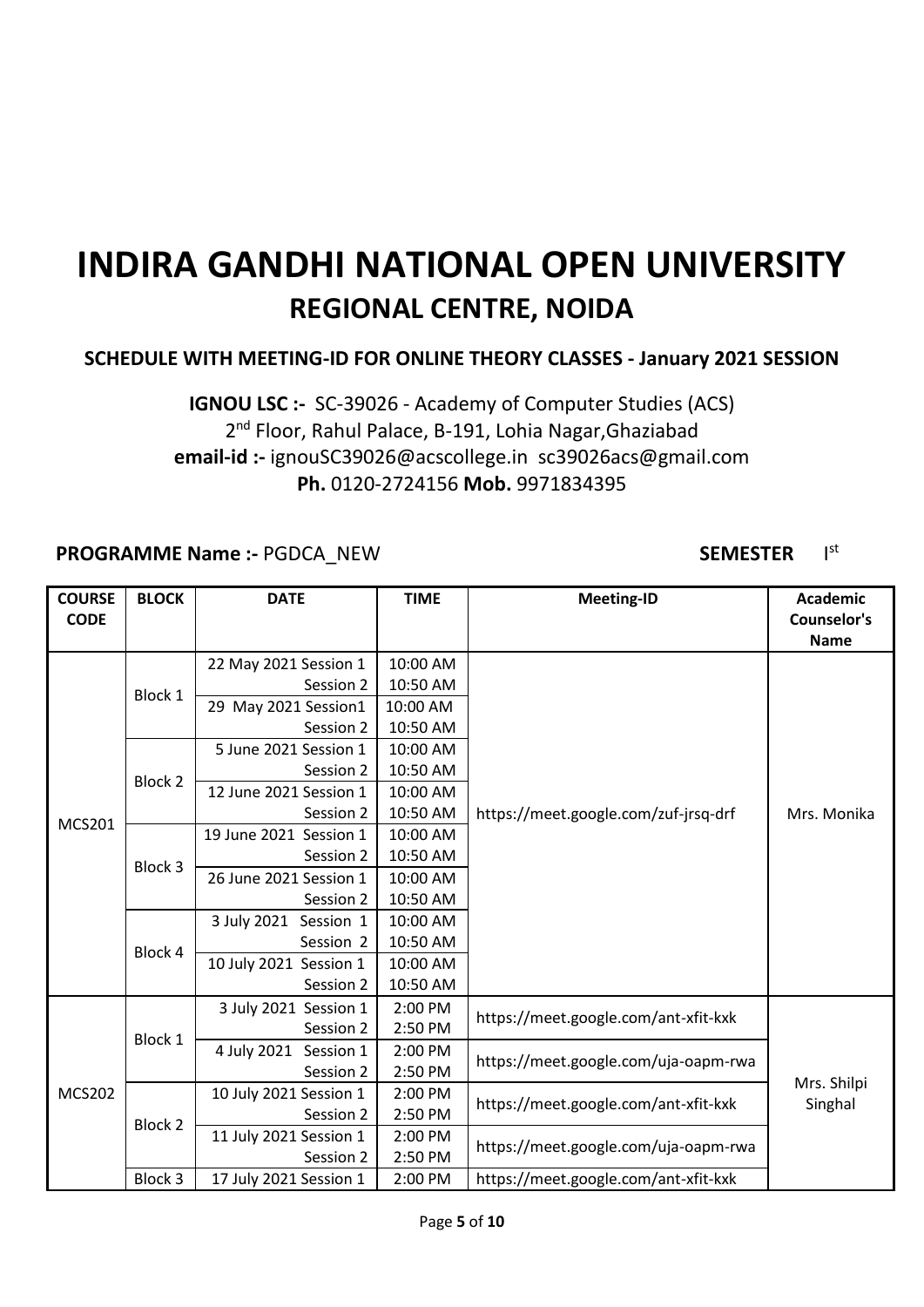|               |         | Session 2              | 2:50 PM |                                      |             |
|---------------|---------|------------------------|---------|--------------------------------------|-------------|
|               |         | 18 July 2021 Session 1 | 2:00 PM | https://meet.google.com/uja-oapm-rwa |             |
|               |         | Session 2              | 2:50 PM |                                      |             |
|               |         | 24 July 2021 Session 1 | 2:00 PM | https://meet.google.com/ant-xfit-kxk |             |
|               |         | Session 2              | 2:50 PM |                                      |             |
|               | Block 4 | 25 July 2021 Session 1 | 2:00 PM | https://meet.google.com/uja-oapm-rwa |             |
|               |         | Session 2              | 2:50 PM |                                      |             |
|               |         | 22 May 2021 Session 1  | 4:00 PM |                                      | Mrs. Gunjan |
|               | Block 1 | Session 2              | 4:50 PM |                                      | Agarwal     |
|               |         | 29 May 2021 Session 1  | 4:00 PM |                                      |             |
|               |         | Session 2              | 4:50 PM |                                      |             |
|               | Block 2 | 5 June 2021 Session 1  | 4:00 PM |                                      |             |
|               |         | Session 2              | 4:50 PM |                                      |             |
|               |         | 12 June 2021 Session 1 | 4:00 PM |                                      |             |
| <b>MCS203</b> |         | Session 2              | 4:50 PM |                                      |             |
|               |         | 19 June 2021 Session 1 | 4:00 PM |                                      |             |
|               | Block 3 | Session 2              | 4:50 PM |                                      |             |
|               |         | 26 June 2021 Session 1 | 4:00 PM | https://meet.google.com/ody-zcay-hyx |             |
|               |         | Session 2              | 4:50 PM |                                      |             |
|               |         | 3 July 2021 Session 1  | 4:00 PM |                                      |             |
|               | Block 4 | Session 2              | 4:50 PM |                                      |             |
|               |         | 10 July 2021 Session 1 | 4:00 PM |                                      |             |
|               |         | Session 2              | 4:50 PM |                                      |             |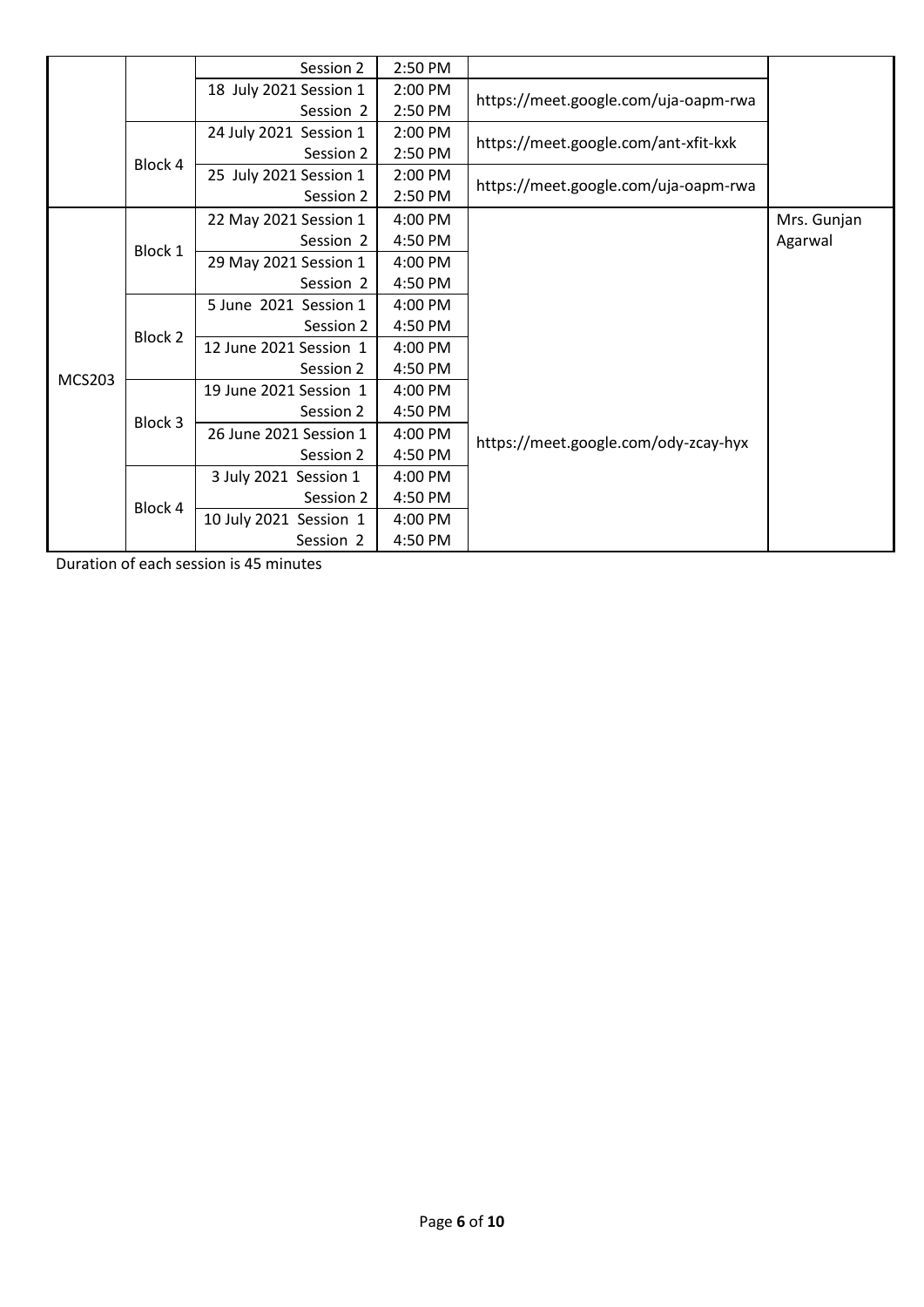### **SCHEDULE WITH MEETING-ID FOR ONLINE THEORY CLASSES - January 2021 SESSION**

**IGNOU LSC :-** SC-39026 - Academy of Computer Studies (ACS) 2<sup>nd</sup> Floor, Rahul Palace, B-191, Lohia Nagar, Ghaziabad **email-id :-** ignouSC39026@acscollege.in sc39026acs@gmail.com **Ph.** 0120-2724156 **Mob.** 9971834395

**PROGRAMME Name :- BCA - Batch T1 <b>SEMESTER** III<sup>rd</sup>

| <b>COURSE</b><br><b>CODE</b> | <b>BLOCK</b> | <b>DATE</b>                         | <b>TIME</b>          | <b>Meeting-ID</b>                    | Name of<br><b>Faculty</b> |
|------------------------------|--------------|-------------------------------------|----------------------|--------------------------------------|---------------------------|
|                              | Block 1      | 22 May 2021 Session 1<br>Session 2  | 12:00 PM<br>12:50 PM |                                      | Mrs. Monika               |
|                              |              | 29 May 2021 Session 1<br>Session 2  | 12:00 PM<br>12:50 PM |                                      |                           |
|                              |              | 5 June 2021 Session 1<br>Session 2  | 12:00 PM<br>12:50 PM |                                      |                           |
|                              | Block 2      | 12 June 2021 Session 1<br>Session 2 | 12:00 PM<br>12:50 PM | https://meet.google.com/smc-hhth-qzn |                           |
| <b>MCS021</b>                | Block 3      | 19 June 2021 Session 1<br>Session 2 | 12:00 PM<br>12:50 PM |                                      |                           |
|                              |              | 26 June 2021 Session 1<br>Session 2 | 12:00 PM<br>12:50 PM |                                      |                           |
|                              | Block 4      | 3 July 2021 Session 1<br>Session 2  | 12:00 PM<br>12:50 PM |                                      |                           |
|                              |              | 10 July 2021 Session 1<br>Session 2 | 12:00 PM<br>12:50 PM |                                      |                           |
|                              |              | 23 May 2021 Session 1<br>Session 2  | 10:00 AM<br>10:50 AM | https://meet.google.com/bmr-kgen-tje | Mrs. Gunjan               |
| <b>MCS023</b>                | Block 1      | 30 May 2021 Session 1<br>Session 2  | 10:00 AM<br>10:50 AM |                                      | Agarwal                   |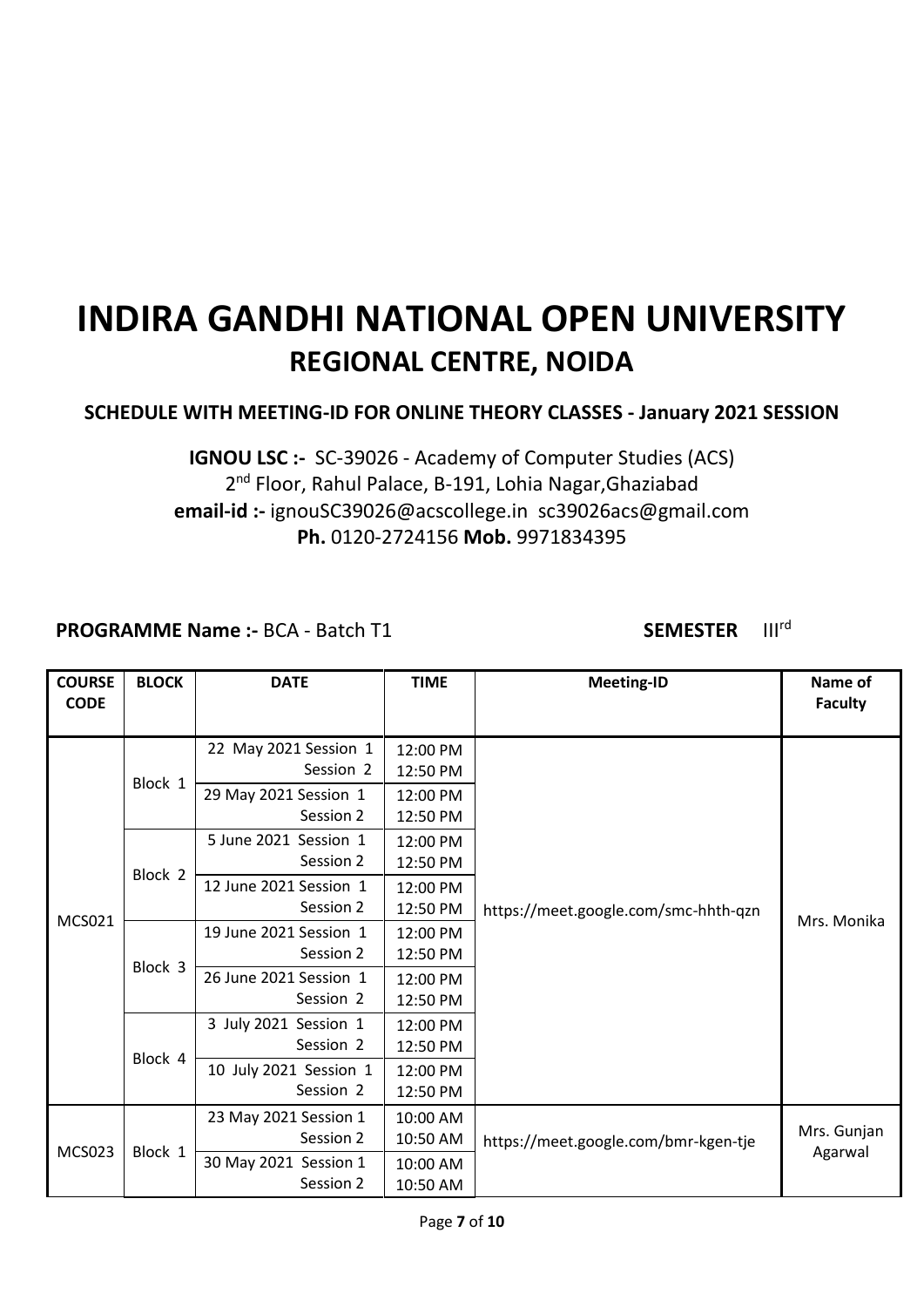|               |         | 6 June 2021 Session 1  | 10:00 AM |                                      |                        |
|---------------|---------|------------------------|----------|--------------------------------------|------------------------|
|               | Block 2 | Session 2              | 10:50 AM |                                      |                        |
|               |         | 13 June 2021 Session 1 | 10:00 AM |                                      |                        |
|               |         | Session 2              | 10:50 AM |                                      |                        |
|               | Block 3 | 20 June 2021 Session 1 | 10:00 AM |                                      |                        |
|               |         | Session 2              | 10:50 AM |                                      |                        |
|               | Block 4 | 27 June 2021 Session 1 | 10:00 AM |                                      |                        |
|               |         | Session 2              | 10:50 AM |                                      |                        |
|               |         | 4 July 2021 Session 1  | 10:00 AM |                                      |                        |
|               | Block 1 | Session 2              | 10:50 AM | https://meet.google.com/sgm-oifp-dpz |                        |
|               |         | 10 July 2021 Session 1 | 2:00 PM  |                                      |                        |
|               |         | Session 2              | 2:50 PM  | https://meet.google.com/ogo-zqnq-kam |                        |
|               |         | 11 July 2021 Session 1 | 10:00 AM | https://meet.google.com/sgm-oifp-dpz |                        |
| <b>MCS014</b> | Block 2 | Session 2              | 10:50 AM |                                      | Mrs. Gunjan<br>Agarwal |
|               |         | 17 July 2021 Session 1 | 2:00 AM  | https://meet.google.com/ogo-zqnq-kam |                        |
|               |         | Session 2              | 2:50 AM  |                                      |                        |
|               | Block 3 | 18 July 2021 Session 1 | 10:00 AM | https://meet.google.com/sgm-oifp-dpz |                        |
|               |         | Session 2              | 10:50 AM |                                      |                        |
|               | Block 4 | 24 July 2021 Session 1 | 2:00 AM  | https://meet.google.com/ogo-zqnq-kam |                        |
|               |         | Session 2              | 2:50 AM  |                                      |                        |
|               |         | 16 June 2021 Session 1 | 12:00 PM |                                      |                        |
|               | Block-1 | Session 2              | 12:50 PM |                                      |                        |
|               |         | 23 June 2021 Session 1 | 12:00 PM |                                      |                        |
|               |         | Session 2              | 12:50 PM |                                      |                        |
| <b>BCS031</b> |         | 30 June 2021 Session 1 | 12:00 PM |                                      |                        |
|               | Block-2 | Session 2              | 12:50 PM | https://meet.google.com/tvg-phto-hif | Mrs.Monika             |
|               |         | 7 July 2021 Session 1  | 12:00 PM |                                      |                        |
|               |         | Session 2              | 12:50 PM |                                      |                        |
|               |         | 14 July 2021 Session 1 | 12:00 PM |                                      |                        |
|               | Block-3 | Session 2              | 12:50 PM |                                      |                        |
|               |         | 21 July 2021 Session 1 | 12:00 PM |                                      |                        |
|               |         | Session 2              | 12:50 PM |                                      |                        |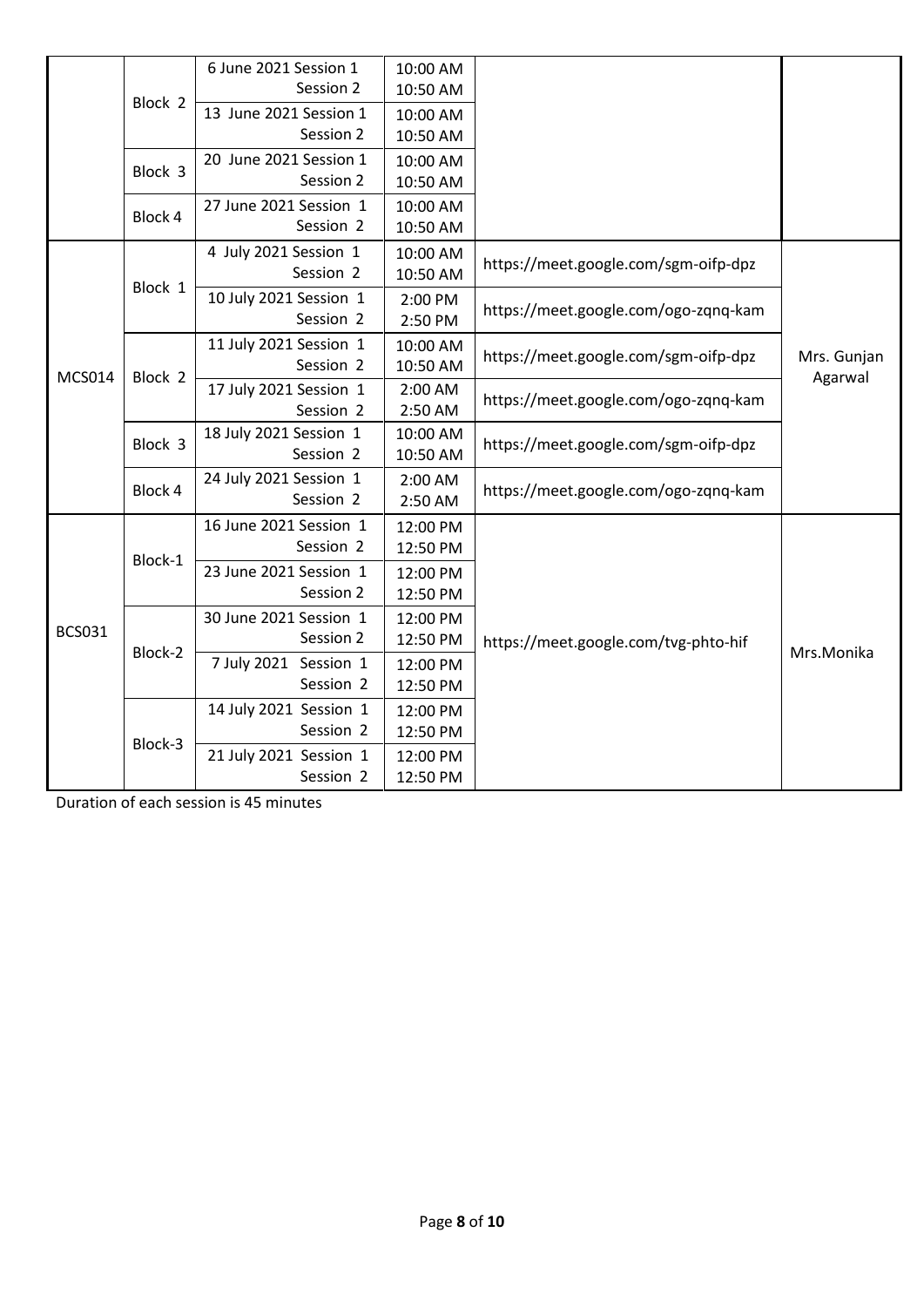### **SCHEDULE WITH MEETING-ID FOR ONLINE THEORY CLASSES - January 2021 SESSION**

### **IGNOU LSC :-** SC-39026 - Academy of Computer Studies (ACS) 2<sup>nd</sup> Floor, Rahul Palace, B-191, Lohia Nagar, Ghaziabad **email-id :-** ignouSC39026@acscollege.in sc39026acs@gmail.com **Ph.** 0120-2724156 **Mob.** 9971834395

#### **PROGRAMME Name :- BCA - Batch T2 SEMESTER** III<sup>rd</sup>

| <b>COURSE</b><br><b>CODE</b> | <b>BLOCK</b> | <b>DATE</b>                         | <b>TIME</b>          | <b>Meeting-ID</b>                    | Name of<br><b>Faculty</b> |
|------------------------------|--------------|-------------------------------------|----------------------|--------------------------------------|---------------------------|
|                              |              | 23 May 2021 Session<br>Session 2    | 12:00 PM<br>12:50 PM |                                      |                           |
|                              | Block 1      | 30 May 2021 Session 1<br>Session 2  | 12:00 PM<br>12:50 PM |                                      |                           |
|                              | Block 2      | 6 June 2021 Session 1<br>Session 2  | 12:00 PM<br>12:50 PM |                                      |                           |
| <b>MCS021</b>                |              | 13 June 2021 Session 1<br>Session 2 | 12:00 PM<br>12:50 PM | https://meet.google.com/jrf-bexj-ckc |                           |
|                              | Block 3      | 20 June 2021 Session 1<br>Session 2 | 12:00 PM<br>12:50 PM |                                      | Mrs. Monika               |
|                              |              | 27 June 2021 Session 1<br>Session 2 | 12:00 PM<br>12:50 PM |                                      |                           |
|                              |              | 4 July 2021 Session 1<br>Session 2  | 12:00 PM<br>12:50 PM |                                      |                           |
|                              | Block 4      | 11 July 2021 Session 1<br>Session 2 | 12:00 PM<br>12:50 PM |                                      |                           |